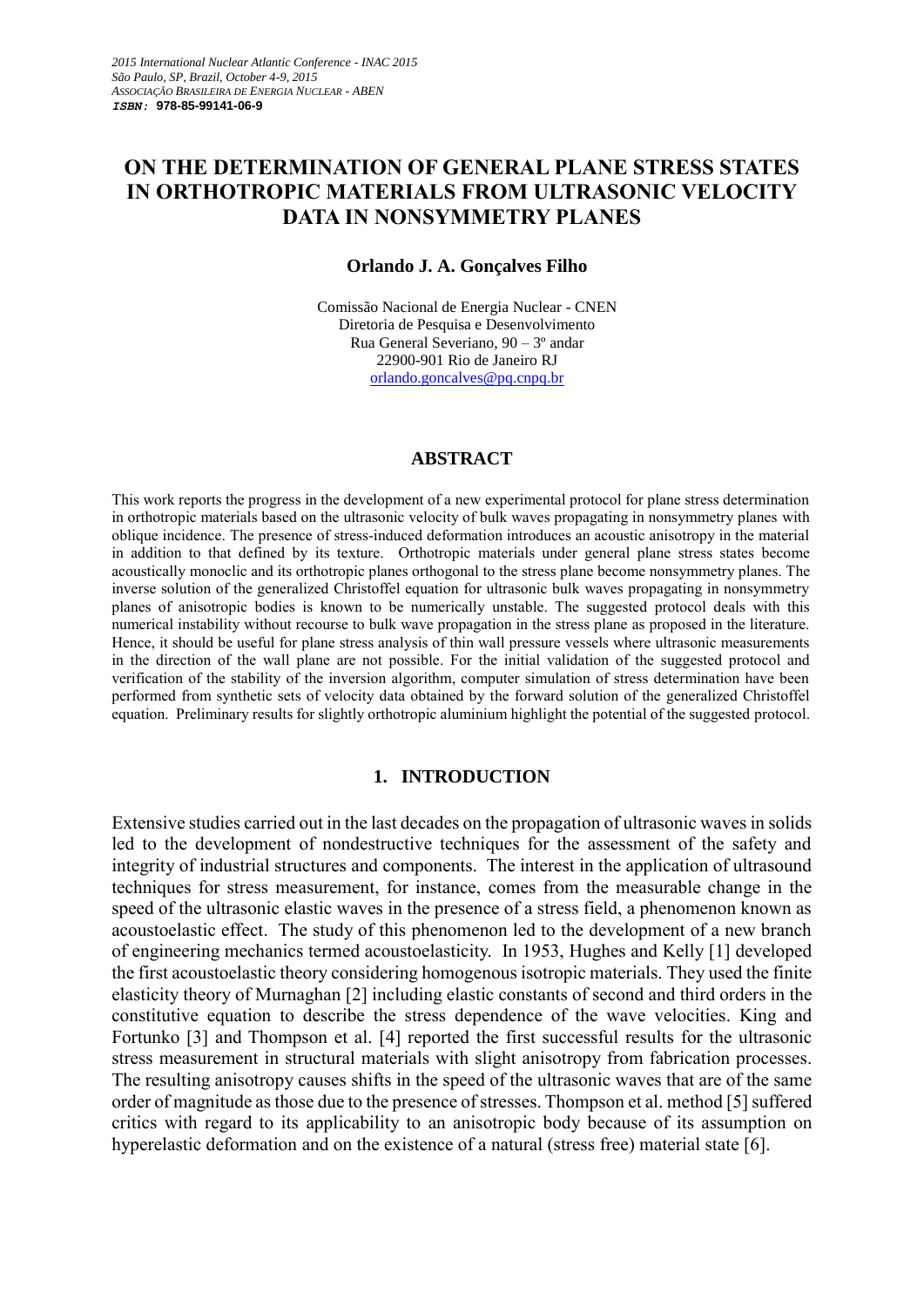This work uses the formulation of Man and Lu [7] to study the propagation of ultrasonic waves in homogenous orthotropic solids under stress. Their formulation, based on the concepts of the theory of linear elasticity with initial stress [8-10], does not postulate a material natural state, deals with complex stress loadings (including plastic deformation) and material anisotropy, and leads to a nonlinear eigenvalue problem described by the generalized Christoffel equation. The nonlinearity characteristic of the problem derives from the interdependence between the stresses and the material effective elastic constants, which are determined from the material second and third order elastic constants, and the stress-induced deformation.

The presence of stress-induced deformation introduces an *acoustic* anisotropy in the material in addition to that defined by preferential orientation of the material grains (texture). Under general plane stress states, the principal stress directions generally do not coincide with the material symmetry axes, the overall symmetry of orthotropic materials becomes *acoustically* monoclic and material orthotropic planes orthogonal to the stress plane become nonsymmetry planes. Hence, four new stress-dependent elastic constants must be added to the existing nine independent elastic constants of the orthotropic symmetry. These new stress-induced elastic constants are much smaller than the previous ones, having values of the order of magnitude of the stress-induced changes in the existing elastic constants. Sixteen unknowns given by the nine elastic constants characteristic of the orthotropic symmetry plus the four stress-induced elastic constants and the three plane stress components characterize the problem of interest.

In 1995, Degtyar and Rokhlin [11] proposed a method to determine plane stresses in orthotropic materials from the angular dependence of the velocities of waves propagating in the material symmetry planes orthogonal to the stress plane with oblique incidence. They reported that when the principal stress directions coincide with the material symmetry axes of an orthotropic material, the generalized Christoffel equation can be decoupled leading to closed-form solutions for the longitudinal and transversal wave velocities. When the principal stress directions do not coincide with the material symmetry axes, however, the two material symmetry planes orthogonal to the stress plane become *acoustically* nonsymmetry planes and the generalized Christoffel equation cannot be decoupled. They also verified that the reconstruction of stresses and stress-dependent elastic constants from nonsymmetry planes are numerically unstable. To overcome this difficulty they considered waves propagating in the stress plane itself since it remained a symmetry plane even when the principal stress directions do not align with the orthotropic axes, and the generalized Christoffel equation could again be decoupled. This procedure, however, limits the application of the technique, as ultrasonic measurements along the wall plane of components are rather unpractical, if not impossible.

This paper reports the progress in the development of a new protocol for general plane stress determination in orthotropic materials using only the velocities of ultrasonic bulk waves propagating in *acoustically* nonsymmetry planes orthogonal to the stress plane with oblique incidence. It explores a result described by Chu et al. [12] related to the determination of the elastic constants of orthotropic materials from velocity data in nonsymmetry planes. Instead of trying to determine all the sixteen unknowns from velocities measurements in one preselected nonsymmetry plane only, a numerically unstable procedure, the suggested protocol, exploring the fact that the values of the effective elastic constants and stress components are invariant irrespective of the propagation planes selected, utilizes velocity data from three specially selected nonsymmetry planes. If successfully established, this protocol should be useful for the plane stress analysis of thin wall pressure vessels and piping systems.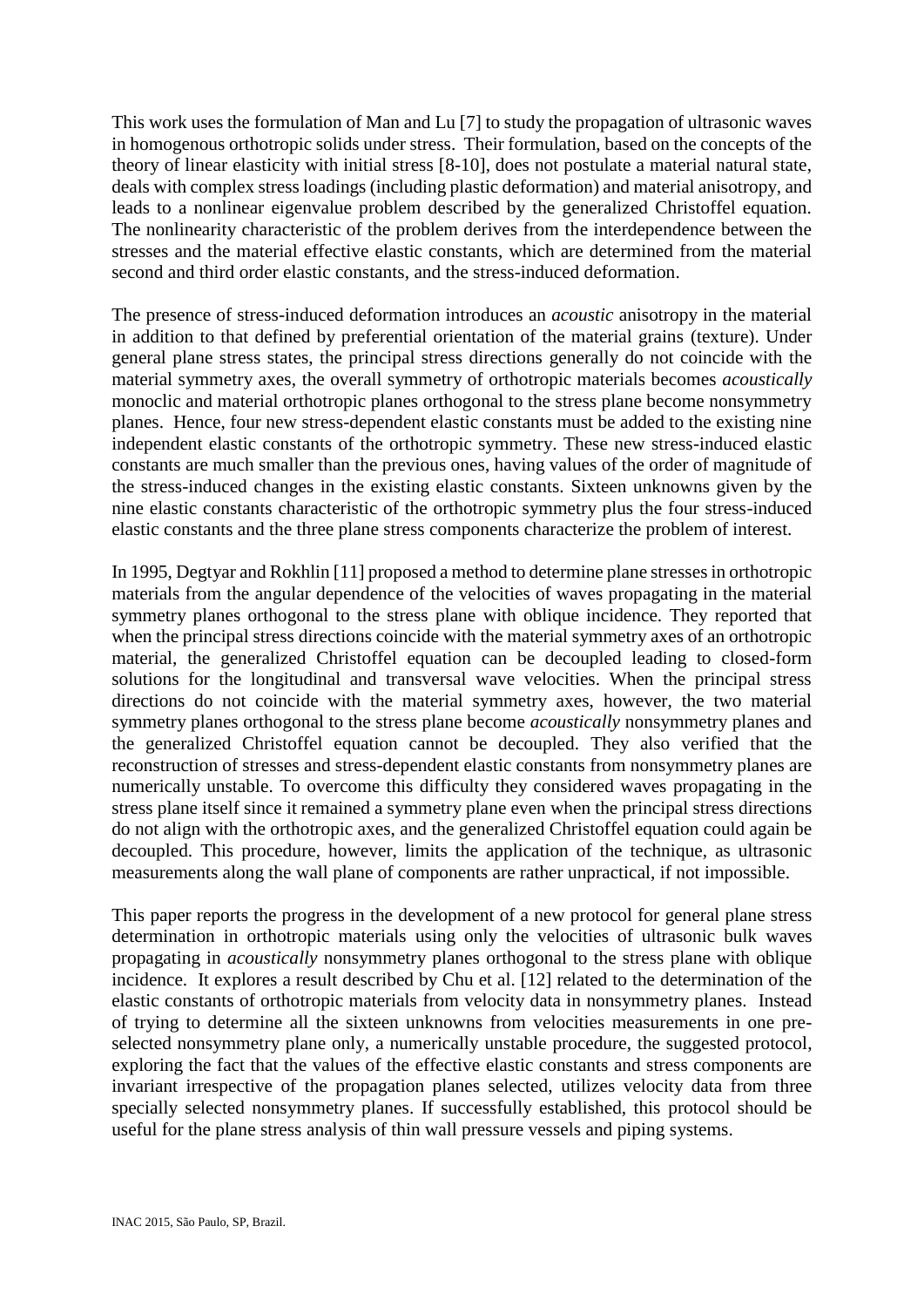#### **2. ULTRASONIC WAVE PROPAGATION IN PRESTRESSED SOLID**

#### **2.1. The acoustoelastic theory of Man and Lu**

In Man and Lu approach [7], the prestressed configuration is the only reference configuration and the initial residual or applied stresses are included in the material constitutive equation

$$
\sigma_{ij} = \sigma_{ij}^0 + C_{ijkl} \varepsilon_{kl} + \mu_{i,k} \sigma_{kj}^o , \qquad (1)
$$

where  $\sigma_{ij}$  is the first Piola-Kirchhoff stress,  $\sigma_{ij}^0$  is the initial static (residual or applied) stress,  $\varepsilon_{kl}$  is the elastic strain due to wave propagation,  $\mu_{i,k}$  is the displacement gradient and  $C_{ijkl}$  is the fourth order tensor of effective (stress dependent) elastic constants.

The dynamical equilibrium equation for small elastic deformations superimposed to the prestressed state is given by

$$
\sigma_{ij,j} = \rho \, \frac{\partial^2 \mu_i}{\partial t^2} \,, \tag{2}
$$

where  $\mu_i$   $\acute{\textbf{e}}$  is the displacement vector and  $\rho$  is the material density.

Introducing Eq. (1) into Eq. (2) and assuming that the material and the local stresses are homogeneous, Eq. (2) can be rewritten as

$$
\left(C_{ijkl} + \sigma_{jl}^0 \delta_{ik}\right) \mu_{k,jl} = \rho \, \frac{\partial^2 \mu_i}{\partial t^2},\tag{3}
$$

where  $\delta_{ij}$  is the Kronecker tensor.

Eq. (3) can be solved considering a plane wave solution for the displacement vector

$$
\mu_k = A P_k \exp \left[ i K \left( n_s x_s - V_p t \right) \right] \tag{4}
$$

where *A* is the wave magnitude,  $P_k$  the unit displacement vector, *K* is the wave number,  $V_p$  the wave phase velocity,  $n_s$  is the unit wave normal vector in the direction of the wave propagation and  $x<sub>s</sub>$   $\acute{\text{e}}$  o position vector.

Substituting Eq. (4) into equilibrium equation (3) leads to the generalized Christoffel equation,

$$
\left[C_{ijkl} n_i n_l + \left(\sigma_{il}^0 n_i n_l - \rho V_p^2\right) \delta_{jk}\right]P_k = 0 \quad . \tag{5}
$$

For orthotropic materials, Eq. (5) is a polynomial equation of third order in relation to the square of the wave phase velocity  $V_p$ . Its solution gives one quasi-longitudinal velocity and two quasi-transversal velocities and their respective polarization directions.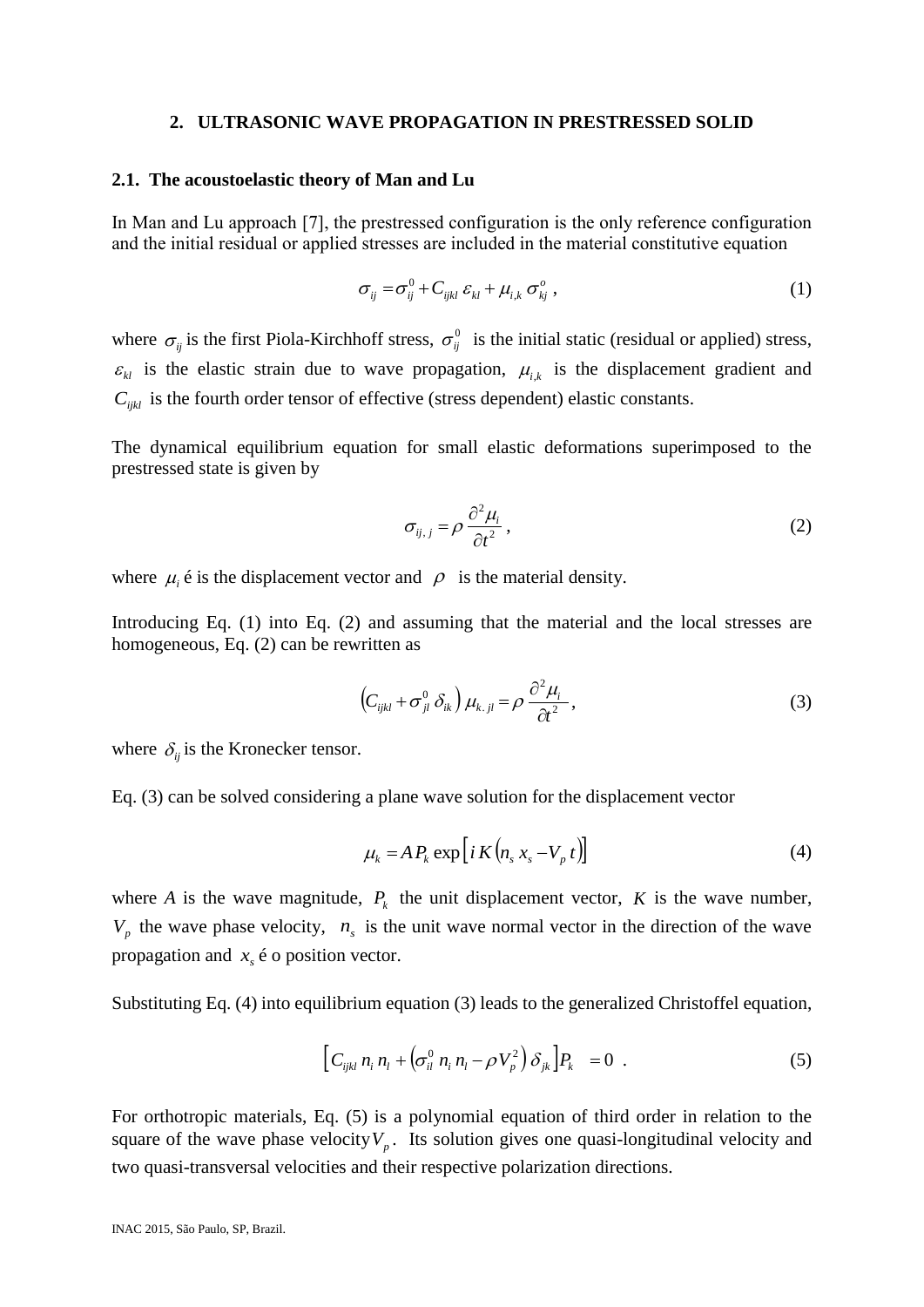## **2.2. Degtyar and Rokhlin method**

Degtyar and Rokhlin approach [11] uses an optimization technique by minimum squares for the simultaneous reconstruction of the stresses  $\sigma_{il}$  and the stress-dependent elastic constants  $C_{ijkl}$  from the angular dependence of the phase velocity  $V_i$  of the ultrasonic waves. They propose the minimization of the functional *I* defined by

$$
I = \min_{c_{ijkl}, \sigma_{ij} \in R^n} \frac{1}{2} \sum_{i}^{m} (V^e - V^c)^2
$$
 (6)

where *n* is the number of parameters to be determined, *m* is the number of velocity data in different propagation directions,  $V^e$  is the experimental phase velocity and  $V^e$  is the computed phase velocity. The stress-dependent elastic constants and the stresses are the unknown variables in a multidimensional space *n*. In the inversion process, the effective elastic constants  $C_{ijkl}$  and the stresses are assumed as independent variables, although the effective elastic constants  $C_{ijkl}$  are indeed stress dependent. Thus is necessary to confirme that the iteration process converges to the correct values.

## **3. THE PROPOSED PROTOCOL**

The protocol under development employs quasi-longitudinal and quasi-transverse shear waves propagating in three planes orthogonal to the stress plane with oblique incidence. The protocol comprises three major steps; in each step, a subset of unknowns are solved and taken as fixed values for use in the subsequent one. This reduces the number of unknowns to be solved in each step and provides more stability to the Levenberg-Marquardt [13] least square minimization algorithm employed for the inverse solution of the generalized Christoffel equation. The next section describes the suggested protocol in more detail.

## **3.1. The protocol steps**

Consider an orthogonal Cartesian system  $(x_1, x_2, x_3)$  and let the  $x_1$  and  $x_2$  axes define the stress plane 1-2 in a thin solid (idealized plate) and the x<sup>3</sup> axis be along the plate thickness direction. The first two planes orthogonal to the stress plane 1-2 used in the protocol are the planes defined by the axes  $x_1$  and  $x_3$  (plane 1-3) and by the axes  $x_2$  and  $x_3$  (plane 2-3). The third orthogonal plane used in the protocol makes an anticlockwise angle of 45 degrees from the plane 1-3.

The first step of the protocol consists in considering the propagation of quasi-longitudinal and quasi-transversal waves in the plane 1-3. In this plane, the second component of the unit vectors normal to the wave fronts propagated in plane 1-3 is null. Using the Voigt's notation to represent the components of elastic constants order  $C_{ijkl}$  and the stress tensor  $\sigma_{il}$ , it is not difficult to verify that only nine stress-dependent elastic constants  $-C_{11}$ ,  $C_{13}$ ,  $C_{16}$ ,  $C_{33}$ ,  $C_{36}$ ,  $C_{44}$ ,

 $C_{45}$ ,  $C_{55}$  and  $C_{66}$  and one stress component  $\sigma_{11}$  – are retained in the generalized Christoffel equation. The reconstruction process then solves ten out of the sixteen problem unknowns.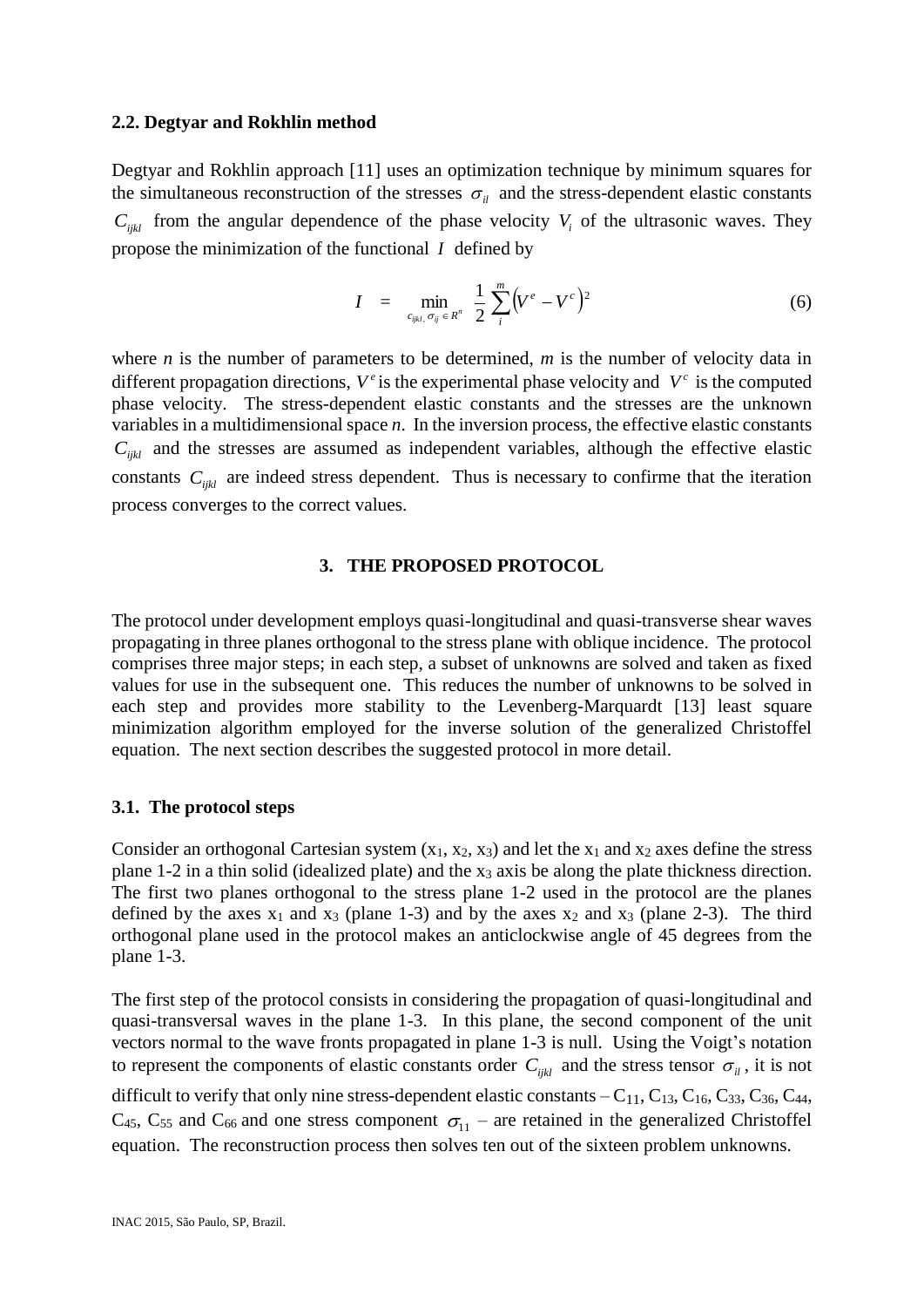The second step of the protocol is similar to the first one. Considering that the first components of each unit vector normal to the wave fronts propagated in plane 2-3 are null, it possible to show that only nine stress-dependent elastic constants  $-C_{22}$ ,  $C_{23}$ ,  $C_{26}$ ,  $C_{33}$ ,  $C_{36}$ ,  $C_{44}$ ,  $C_{45}$ ,  $C_{55}$ and C<sub>66</sub> and one stress component  $\sigma_{22}$  (using Voigt's notation) – are involved in the generalized Christoffel equation. Only four of these variables ( $C_{22}$ ,  $C_{23}$ ,  $C_{26}$  and  $\sigma_{22}$ ) are indeed unknowns since  $C_{33}$ ,  $C_{36}$ ,  $C_{44}$ ,  $C_{45}$ ,  $C_{55}$  and  $C_{66}$  have been determined in the first step. Nonetheless, at this stage of development of the protocol, it has been decided to consider all ten variables related to plane 2-3 as unknowns in the reconstruction process and to verify if the corresponding values of  $C_{33}$ ,  $C_{36}$ ,  $C_{44}$ ,  $C_{45}$ ,  $C_{55}$  and  $C_{66}$  computed in these first two steps of the protocol are equal, as expected (the values of the effective elastic constants and of the stress components are invariant irrespective of the propagation planes selected). This comparison serves as an indirect indication of the stability of the proposed protocol.

With fourteen unknowns solved, the third and final step of the protocol determines the two remaining unknowns  $C_{12}$  and  $\sigma_{12}$  in the generalized Christoffel equation. The reconstruction process considers the speeds of quasi-longitudinal and quasi-transversal waves propagated in a plane orthogonal to the stress plane 1-2 and rotated 45 degrees anticlockwise around the axis  $x_3$  from the plane 1-3 (hereafter referred to as plane  $+45^{\circ}$ ).

## **4. RESULTS**

For initial validation of the suggested protocol and verification of the stability of the inversion algorithm, the stresses acting on a plate element subjected to a general plane stress loading. Experimental velocity data were simulated by synthetic data generated by the forward solution of the generalized Christoffel equation assuming that the material second order and third order elastic constants were known and that the applied stresses resulted from elastic deformation.

The material considered in this application was a textured aluminium with a slight (1%) anisotropy. Its engineering constants are compiled in table 1. Since experimental data for third order elastic constants of orthotropic aluminium are not generally available, data for isotropic aluminium were employed [14]. They are approximately one order of magnitude greater than those of the second order elastic constants. The aluminium second and third order elastic constants are listed in table 2. The material density was taken as  $2,700 \text{ kg/m}^3$ .

| Properties    | $X_1$ axis | X <sub>2</sub> ax <sub>1S</sub> | $X_3$ axis |  |
|---------------|------------|---------------------------------|------------|--|
| Young modulus | 70.00      | 69.88                           | 69.80      |  |
| Poisson ratio | 0.350      | 0.350                           | 0.350      |  |
| Shear modulus | 25.92(6)   | 25.92(6)                        | 25.92(6)   |  |

**Table 1: Aluminium engineering properties (in GPa)**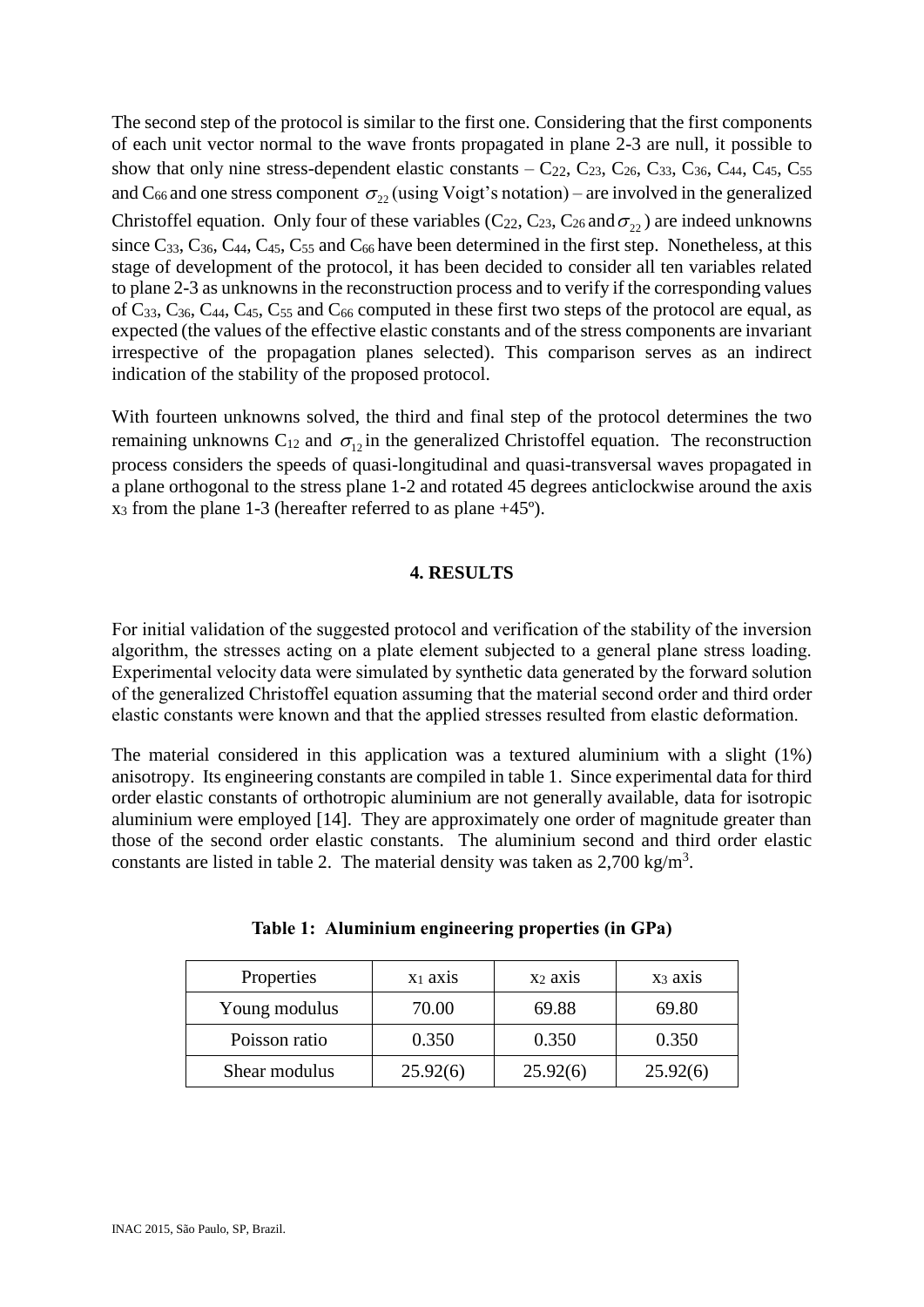| Second order elastic constants <sup>a</sup>                 | Value (in GPa) |
|-------------------------------------------------------------|----------------|
| $C_{11}^{(0)}$                                              | 112.170        |
| $C_{12}^{(0)}$                                              | 60.2680        |
| $C_{13}^{(0)}$                                              | 60.2169        |
| $C_{22}^{(0)}$                                              | 112.004        |
| $C_{23}^{(0)}$                                              | 60.1901        |
| $C_{33}^{(0)}$                                              | 111.858        |
| $C_{44}^{(0)} = C_{55}^{(0)} = C_{66}^{(0)}$                | 25.9259        |
| Third order elastic constants                               |                |
| $C_{111} = C_{222} = C_{333}$                               | $-1,333.5$     |
| $C_{112} = C_{113} = C_{122} = C_{133} = C_{223} = C_{233}$ | $-242.71$      |
| $C_{123}$                                                   | $-54.110$      |
| $C_{144} = C_{255} = C_{366}$                               | $-94.300$      |
| $C_{155} = C_{166} = C_{244} = C_{266} = C_{344} = C_{355}$ | $-272.70$      |
| $\rm{C_{456}}$                                              | $-89.200$      |

**Table 2: Second and third order elastic constants**

a. The superscript  $(0)$  indicates second order constants for a stress free material.

Table 3 lists the effective elastic constants for the free stress and the general biaxial stress cases. The free stress case helps to study the stability of the inversion procedure due to material anisotropy only. For the general plane stress case, the existence of a shear stress component reduces the acoustic symmetry of the material from orthotropic to monoclic. These constants were calculated during the forward solution of the generalized Christoffel equation for generation of the synthetic velocity data. The simulation used 61 quasi-longitudinal waves with refraction angles in the range 20<sup>°</sup> to 80<sup>°</sup>, 20 fast quasi-transversal waves with refraction angles in the range 20º to 39º and 10 slow quasi-transversal waves with refraction angles range 10º to 29º. These refraction ranges were selected based on the results of Chu et al. [12].

| Constant<br>(in GPa) | Unloaded (in MPa)<br>$\sigma_{11} = \sigma_{22} = \sigma_{12} = 0.0$ | Biaxial stresses (in MPa)<br>$\sigma_{11} = 100.0; \ \sigma_{22} = 50.0; \ \sigma_{12} = 5.0$ |
|----------------------|----------------------------------------------------------------------|-----------------------------------------------------------------------------------------------|
| $C_{11}$             | 112.170                                                              | 111.185                                                                                       |
| $C_{12}$             | 60.2680                                                              | 60.0995                                                                                       |
| $C_{13}$             | 60.2169                                                              | 60.1141                                                                                       |
| $C_{16}$             | 0.00000                                                              | $-0.0094$                                                                                     |
| $C_{22}$             | 112.004                                                              | 111.637                                                                                       |
| $C_{23}$             | 60.1901                                                              | 60.1530                                                                                       |
| $C_{26}$             | 0.00000                                                              | $-0.00937$                                                                                    |
| $C_{33}$             | 111.858                                                              | 112.113                                                                                       |
| $C_{36}$             | 0.00000                                                              | 0.00503                                                                                       |
| $C_{44}$             | 25.9259                                                              | 25.9162                                                                                       |
| $C_{45}$             | 0.00000                                                              | $-0.0072$                                                                                     |
| $C_{55}$             | 25.9259                                                              | 25.7944                                                                                       |
| $\mathrm{C}_{66}$    | 25.9259                                                              | 25.6721                                                                                       |

**Table 3: Effective elastic constants and applied stresses**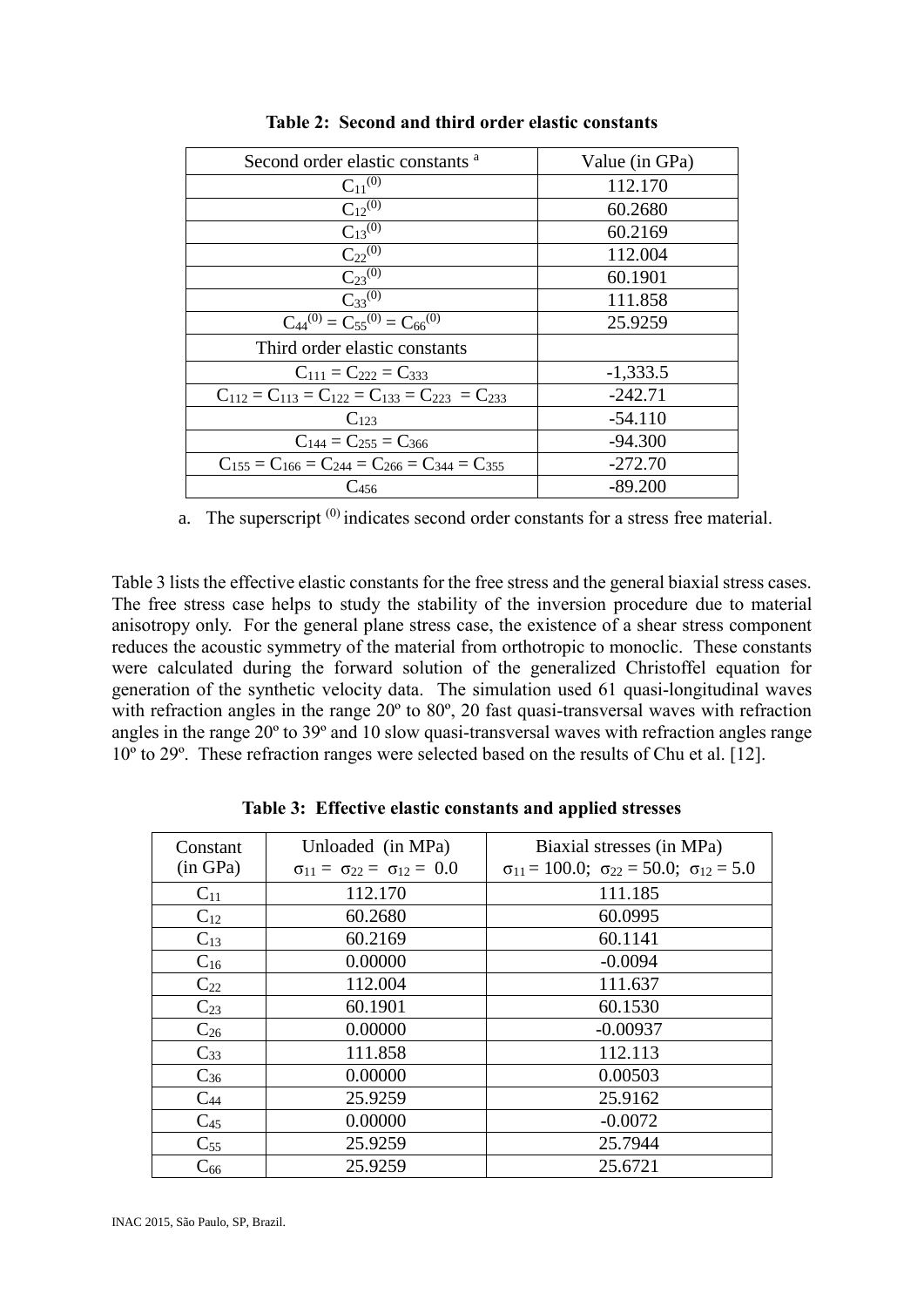Tables 4 and 5 compare the reconstructed values of the effective stress-dependent elastic constants and the stress components with those used for generation of the synthetic velocity data for the loading cases considered.

| $Con-$<br>Expected<br>values<br>stants | Initial<br>guesses:<br>$+10%$<br>deviation | <b>SINGLE</b><br><b>INVERSION</b> |                  | PROPOSED PROTOCOL<br>(three inversion planes) |                  |                      |                 |                 |     |
|----------------------------------------|--------------------------------------------|-----------------------------------|------------------|-----------------------------------------------|------------------|----------------------|-----------------|-----------------|-----|
|                                        |                                            | Plane<br>$+45^\circ$              | error<br>$(\% )$ | Plane<br>$1-3$                                | Plane<br>$2 - 3$ | Plane<br>$+45^\circ$ | Final<br>values | error<br>$(\%)$ |     |
| $C_{11}$                               | 112.170                                    | 123.387                           | 86.1253          | $-23.2$                                       | 112.170          |                      |                 | 112.170         | 0.0 |
| $C_{12}$                               | 60.2680                                    | 66.2948                           | 68.8332          | 14.2                                          |                  |                      | 60.2680         | 60.2680         | 0.0 |
| $C_{13}$                               | 60.2169                                    | 66.2386                           | 28.3544          | $-52.9$                                       | 60.2169          |                      |                 | 60.2169         | 0.0 |
| $C_{16}$                               | 0.0000                                     | 0.0000                            | 0.0000           | 0.00                                          | 0.0000           | 0.0000               | 0.0000          | 0.0000          | 0.0 |
| $C_{22}$                               | 112.004                                    | 123.205                           | 189.956          | 69.6                                          |                  | 112.004              |                 | 112.004         | 0.0 |
| $C_{23}$                               | 60.1901                                    | 66.2091                           | 83.1163          | 38.1                                          |                  | 60.1901              |                 | 60.1901         | 0.0 |
| $C_{26}$                               | 0.0000                                     | 0.0000                            | 0.0000           | 0.00                                          | 0.0000           | 0.0000               | 0.0000          | 0.0000          | 0.0 |
| $C_{33}$                               | 111.858                                    | 123.044                           | 111.858          | 0.00                                          | 111.858          | 111.858              |                 | 111.858         | 0.0 |
| $C_{36}$                               | 0.0000                                     | 0.0000                            | 0.0000           | 0.00                                          | 0.0000           | 0.0000               | 0.0000          | 0.0000          | 0.0 |
| $C_{44}$                               | 25.9259                                    | 28.5185                           | 25.9259          | 0.00                                          | 25.9259          | 25.9259              |                 | 25.9259         | 0.0 |
| $C_{45}$                               | 0.0000                                     | 0.0000                            | 0.0000           | 0.00                                          | 0.0000           | 0.0000               | 0.0000          | 0.0000          | 0.0 |
| $C_{55}$                               | 25.9259                                    | 28.5185                           | 25.9259          | 0.00                                          | 25.9259          | 25.9259              |                 | 25.9259         | 0.0 |
| $\mathrm{C}_{66}$                      | 25.9259                                    | 28.5185                           | $-0.0275$        | $-100.$                                       | 25.9259          | 25.9259              |                 | 25.9259         | 0.0 |

**Table 4: Effective elastic constant reconstruction (stress free)**

| Table 5: Effective elastic constants (in GPa) and stress reconstruction (in MPa) |  |  |  |
|----------------------------------------------------------------------------------|--|--|--|
|                                                                                  |  |  |  |

| $Con-$<br>Expected     |           | Initial<br>guesses | <b>SINGLE</b><br><b>INVERSION</b> |         | PROPOSED PROTOCOL<br>(three inversion planes) |           |             |           |         |
|------------------------|-----------|--------------------|-----------------------------------|---------|-----------------------------------------------|-----------|-------------|-----------|---------|
| stants                 | values    | $+10%$             | Plane                             | error   | Plane                                         | Plane     | Plane       | Final     | error   |
|                        |           | deviation          | $+45^\circ$                       | $(\% )$ | $1 - 3$                                       | $2 - 3$   | $+45^\circ$ | values    | $(\%)$  |
| $C_{11}$               | 111.185   | 122.303            | 111.939                           | $-0.68$ | 111.185                                       |           |             | 111.185   | 0.0     |
| $C_{12}$               | 60.0995   | 66.1095            | 60.2823                           | 0.30    |                                               |           | 60.0995     | 60.0995   | 0.0     |
| $C_{13}$               | 60.1141   | 66.1255            | 60.3986                           | 0.47    | 60.1141                                       |           |             | 60.1141   | 0.0     |
| $C_{16}$               | $-0.0093$ | $-0.0103$          | $-0.0090$                         | $-3.89$ | $-0.0082$                                     | ---       | ---         | $-0.0082$ | $-12.6$ |
| $C_{22}$               | 111.637   | 122.801            | 111.251                           | $-0.35$ |                                               | 111.637   |             | 111.637   | 0.0     |
| $C_{23}$               | 60.1530   | 66.1683            | 59.8656                           | $-0.48$ |                                               | 60.1530   |             | 60.1530   | 0.0     |
| $C_{26}$               | $-0.0094$ | $-0.0103$          | $-0.0088$                         | $-5.96$ | ---                                           | $-0.0090$ | ---         | 0.00000   | $-3.95$ |
| $C_{33}$               | 112.113   | 123.324            | 112.113                           | 0.0     | 112.113                                       | 112.113   |             | 112.113   | 0.0     |
| $C_{36}$               | 0.00503   | 0.00553            | 0.00585                           | 16.2    | 0.00622                                       | 0.00541   |             | 0.00622   | 23.6    |
| $C_{44}$               | 25.9162   | 28.5079            | 25.9163                           | 0.0     | 25.9162                                       | 25.9162   |             | 25.9162   | 0.0     |
| $C_{45}$               | $-0.0072$ | $-0.0079$          | $-0.0068$                         | $-5.63$ | $-0.0072$                                     | $-0.0072$ |             | $-0.0072$ | 0.0     |
| $C_{55}$               | 25.7944   | 28.3738            | 25.7943                           | 0.0     | 25.7944                                       | 25.7944   |             | 25.7944   | 0.0     |
| $C_{66}$               | 25.6721   | 28.2393            | 25.4880                           | $-0.72$ | 25.6721                                       | 25.6721   |             | 25.6721   | 0.0     |
| $\sigma$ <sub>11</sub> | 100.000   | 110.000            | 90.134                            | $-9.9$  | 100.00                                        |           |             | 100.00    | 0.0     |
| $\sigma_{22}$          | 50.000    | 55.000             | 56.069                            | 12.1    |                                               | 50.000    |             | 50.000    | 0.0     |
| $\sigma_{12}$          | 5.000     | 5.500              | 6.493                             | 29.9    |                                               |           | 5.020       | 5.020     | 0.39    |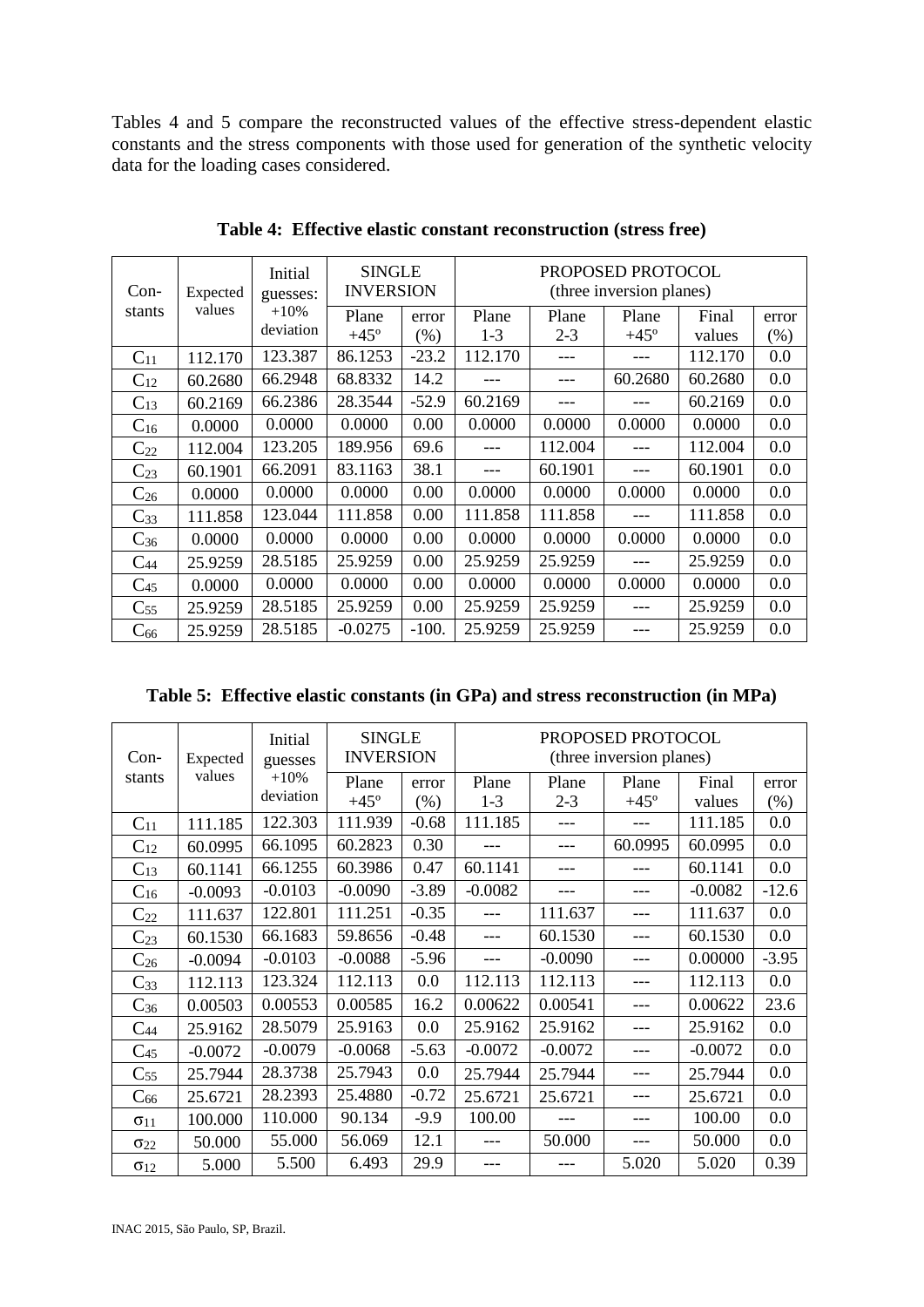Table 4 indicates that the relative errors in the reconstruction of all effective elastic constants from the plane +45 were different from zero for several constants reaching, for example, -23.2 % for C<sub>11</sub>, 69.6 % for C<sub>22</sub> up to -100% for C<sub>66</sub>. The reconstruction of the effective elastic constants using the suggested protocol were exact for all the nine effective elastic constants typical of orthotropic symmetry.

Table 5 in turn shows that the relative errors in the reconstruction of the effective elastic constants from plane +45 were different from zero for all, except three  $(C_{33}, C_{44}$  and  $C_{55})$  elastic constants. They were, however, smaller in magnitude (maximum of 16.2 % for  $C_{36}$ ) than for the stress free case. The relative errors in the reconstruction of the stresses from plane +45 were significant for all stress components, reaching about 30 % for  $\sigma_{12}$ . The reconstruction of the effective elastic constants using the proposed protocol were exact for all effective elastic constants typical of orthotropic symmetry, but different from zero for the stress-induced elastic constants reaching 23.6 % for  $C_{36}$ . These latter non-null values are of the same order of magnitude than those encountered from the reconstruction using plane +45 only. The reconstruction of the stresses using the proposed protocol were exact for the normal stress components  $\sigma_{11}$  and  $\sigma_{22}$  and the relative error in the reconstruction of the tangential stress component σ<sub>12</sub> was small (less than 0.5 %).

It can also be verified in tables 4 and 5 that, except for  $C_{36}$  in the biaxial stress case, the corresponding values of  $C_{33}$ ,  $C_{36}$ ,  $C_{44}$ ,  $C_{45}$ ,  $C_{55}$  and  $C_{66}$  computed in these first two steps of the protocol are equal as expected. This result provides further indication of the stability of the proposed protocol.

# **5. CONCLUSIONS**

This work reported the progress in the development of a new experimental protocol for plane stress determination in orthotropic materials using velocity data of bulk waves propagating in nonsymmetry planes with oblique incidence.

The preliminary results obtained in the reconstruction of the acting stresses and of the effective stress-dependent elastic constants of a textured aluminium subjected to a biaxial stress state highlighted the potential of the proposed protocol. Particularly good results have been found for the reconstruction of the applied stresses.

Further developments of the proposed protocol require testing for

- greater deviations of the initial guesses from the original data;
- the scatter in the experimental velocity data;
- different number of measurements (refraction angles ranges);
- different degrees of material orthotrophy; and,
- additional plane stress states.